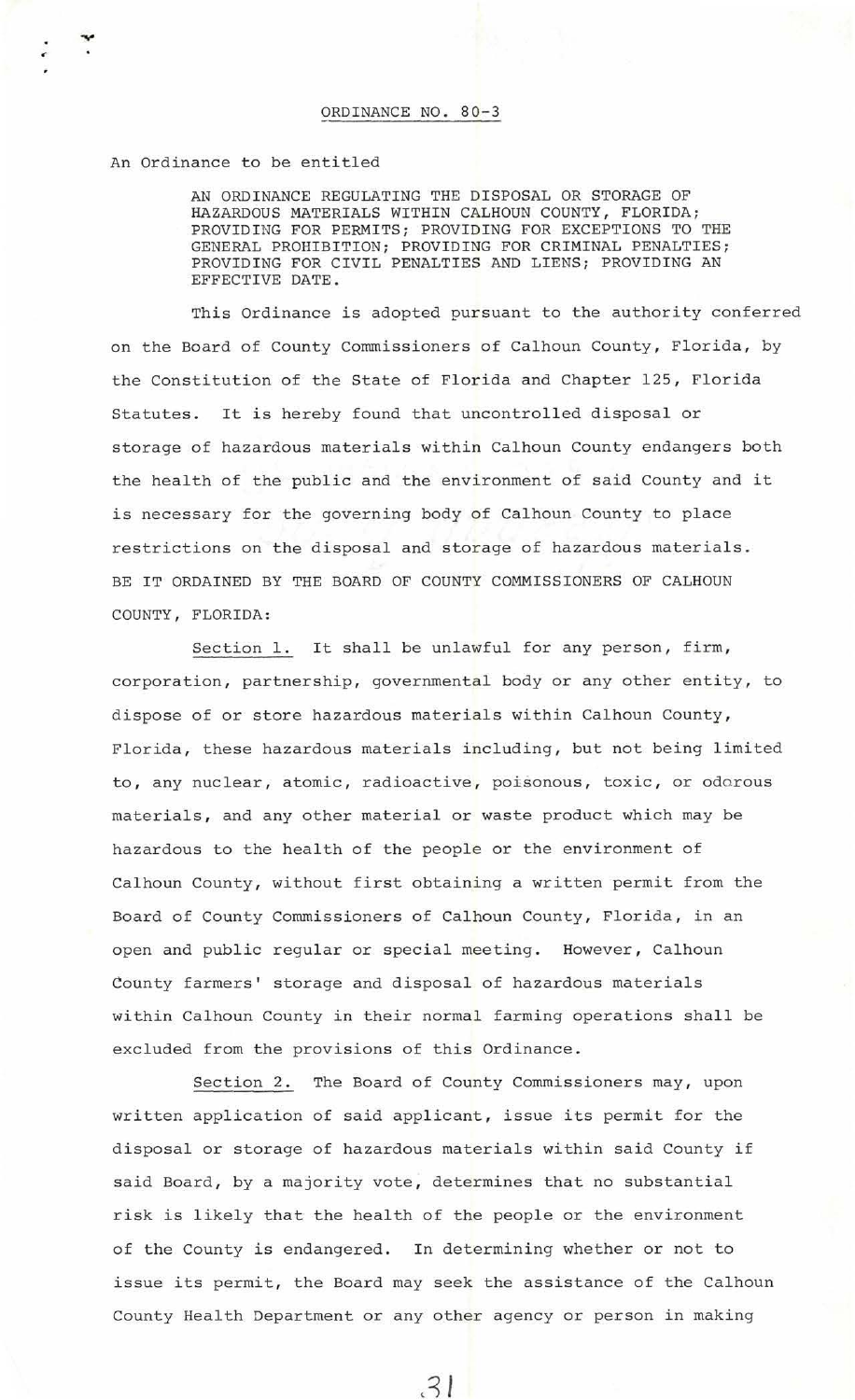its determination, and any and all out-of-pocket expenses of the Board in making the assessment shall be paid by the applicant prior to the issuance of the permit. In the event the permit is denied and the applicant does not pay the reasonable expenses incurred in the Board's assessment, the total of said assessments shall constitute a lien upon all personal and real property of the applicant located in Calhoun County for a period of ten (10) years , and said lien may be foreclosed by the Board at any time during this period, with the applicant being liable for all the Board's Court costs and attorneys' fees at all judicial levels in said foreclosing suit. Such a permit issued by the Board shall not be for a period exceeding one year.

Section 3. Any entity who shall cause any damage to any public property shall be liable therefor, and Calhoun County shall have the right and authority to pursue all legal means against said violator, including, but not limited to, injunctive relief, and the violator shall be liable for all of Calhoun County's expenses concerning same, including attorneys' fees and all costs at all judicial levels.

Section 4. Any entity who shall violate a provision of this Ordinance or fail to comply therewith, or any of the provisions thereof, shall be guilty of a misdemeanor of the second degree and punishable by a fine not to exceed \$500 . 00 or by imprisonment in the County Jail not to exceed sixty (60) days, or by both such fine and imprisonment. Each entity shall be deemed guilty of a separate offense for each and every day or a portion thereof during which any violation of any of the provisions of this Ordinance is continued .

Section 5. Any entity who shall violate a provision of this Ordinance or fail to comply therewith, or with any of the provisions thereof, may be assessed a civil fine by the Board of County Commissioners in an amount not to exceed \$100.00 per day for each and every day or a portion thereof during which any violation of any of the provisions of this Ordinance is continued , and said civil fine shall be a lien, and may be foreclosed, as provided by Section 2 hereof.

32

Section 6. If any word, sentence, phrase, clause, section

 $-2-$ 

 $\ddot{\phantom{0}}$